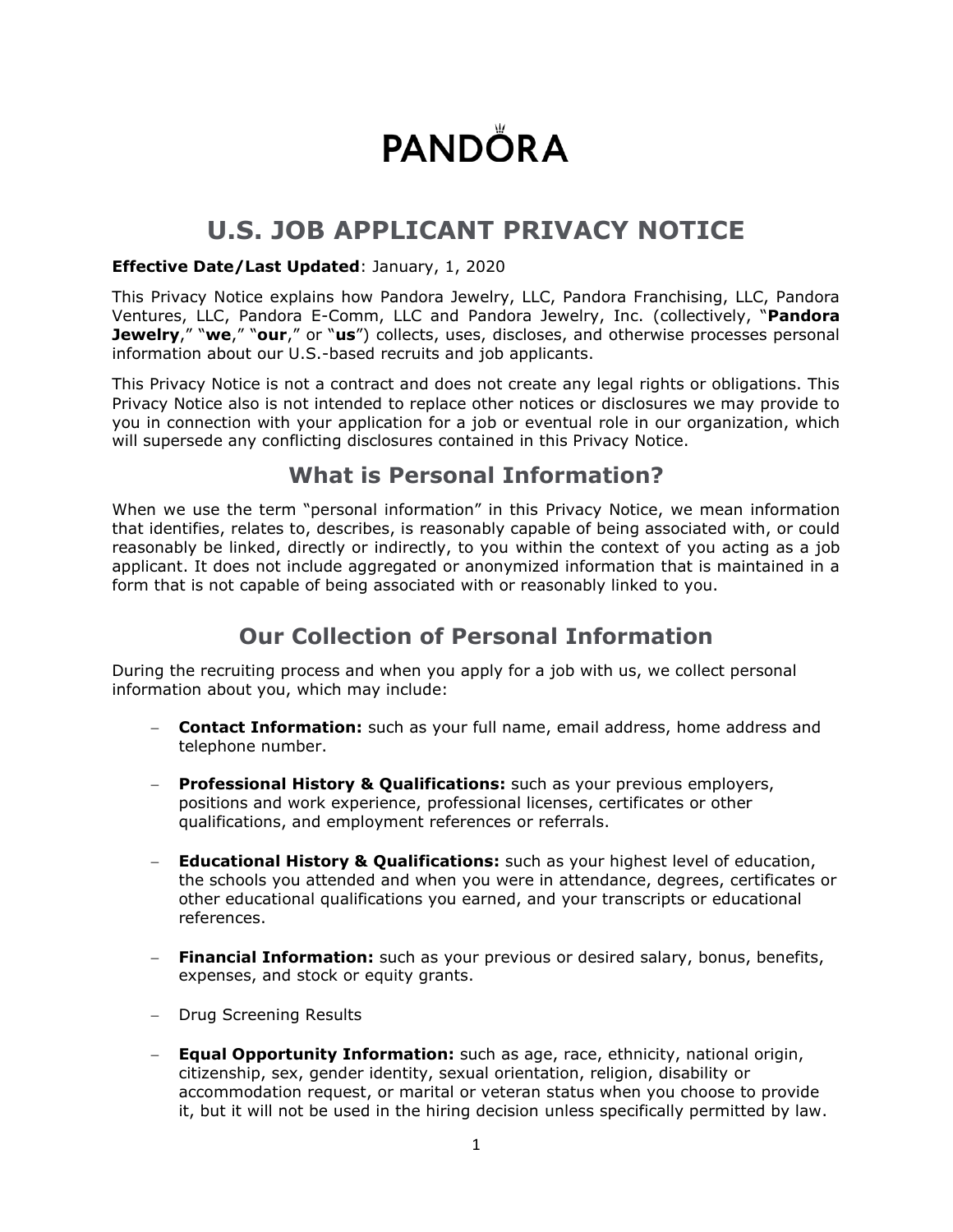- − **Background Check Information:** when permitted by applicable law, we may choose to conduct a background check in connection with your application such as to verify professional and educational history and qualifications or identify criminal history that may be relevant for a position with us. The results of the background check may include personal information we do not already have about you.
- − **Web-Related Information:** such as technical details about your visit to our online services contained in log files or analytics data relating to your usage and activity on our online services.
- − **Other Application and Interview Information:** any personal information you choose to share with us in your interview or application, CV, resume, transcripts or other supporting documentation.

Although we often collect the personal information described above directly from you, we may also collect certain information from recruiters, job-related social media sites (such as LinkedIn), and publicly available sources. In addition, we may also collect this information through service providers and other third parties that collect it on our behalf, such as communications providers, scheduling providers and application providers.

#### **Our Use of Personal Information**

We use the personal information we collect during the recruiting process and when you apply for a job with us to:

- − Identify you as a potential candidate and review your application for a position with us;
- − Verify the information provided to us in connection with your application or received from other sources;
- − Determine your eligibility and suitability for the potential position or other opportunities with us;
- − Facilitate the recruiting and interview process;
- − Communicate with you about the status of your application or other opportunities with us that may be of interest to you;
- − Assess and improve the performance and success of our recruiting and hiring process;
- − Conduct internal investigations, audits, compliance, risk management, problem resolution and security operations;
- − Fulfill contractual obligations to you and other third parties;
- − Comply with applicable law, rule, regulation, legal proceeding and government investigations, including relating to tax reporting and immigration.